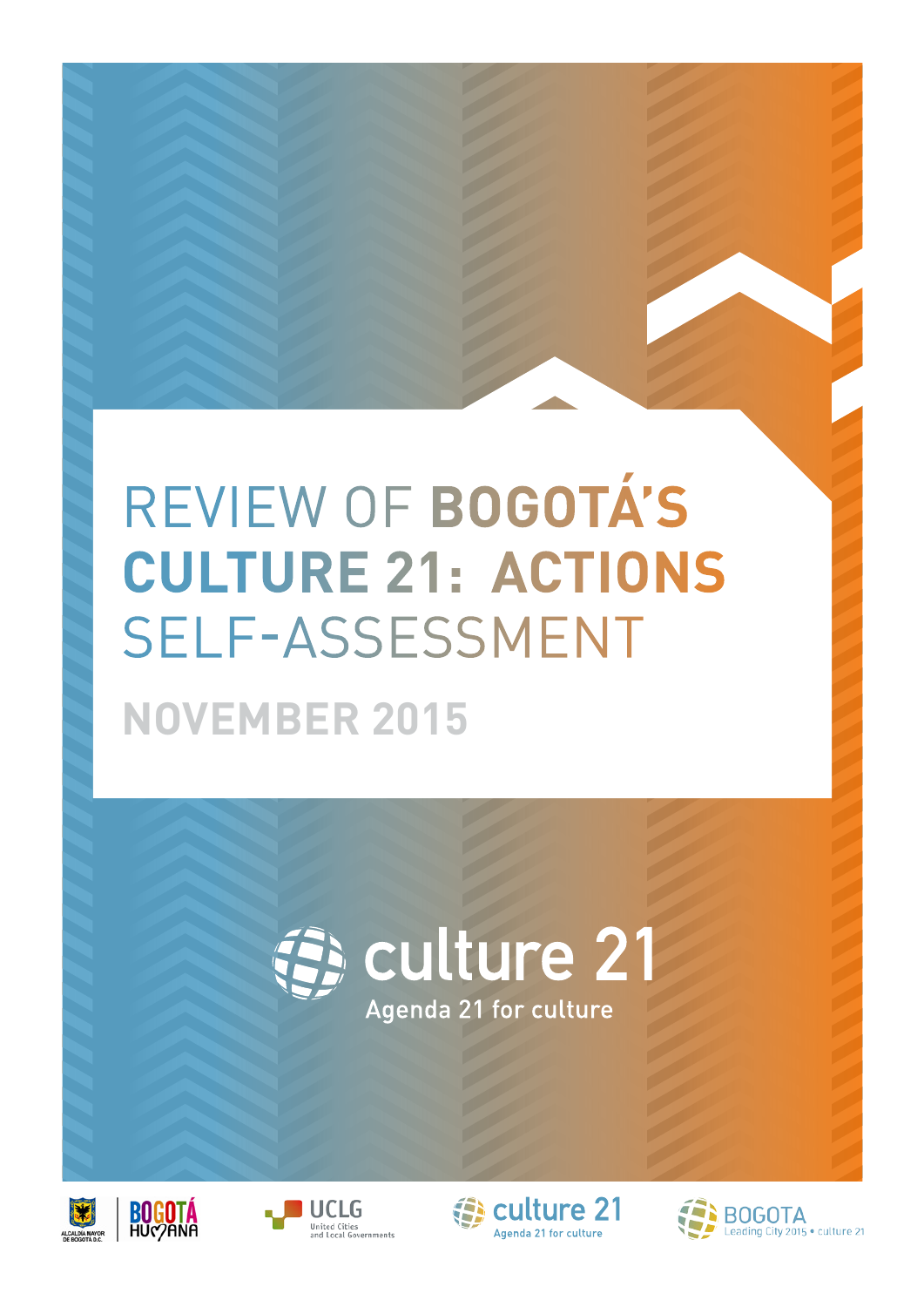In the framework of its participation in the Agenda 21 for culture's Leading Cities programme in 2015, the City of Bogotá conducted a self-assessment exercise of its policies in the areas of culture and sustainable development last October. The exercise is based on **[Culture 21 Actions](http://agenda21culture.net/images/a21c/nueva-A21C/C21A/C21_2015web_en.pdf)**, the document adopted by the Committee on Culture of United Cities and Local Governments (UCLG) in March 2015, which provides a common template for cities across the world to examine their strengths and weaknesses in this area. The exercise also enables cities to compare their assessment with the average ratings provided by a global panel of experts.

The exercise conducted in Bogotá involved staff of the local Secretariat of Culture, Leisure and Sports, the department of local government which is mainly in charge of cultural affairs.

This document, produced by the Secretariat of UCLG's Committee on Culture, summarises and analyses the assessment made by the City of Bogotá, compares it with elements from the global average and identifies a set of topics which may deserve follow-up.

**ASSESSMENT**

**SELF**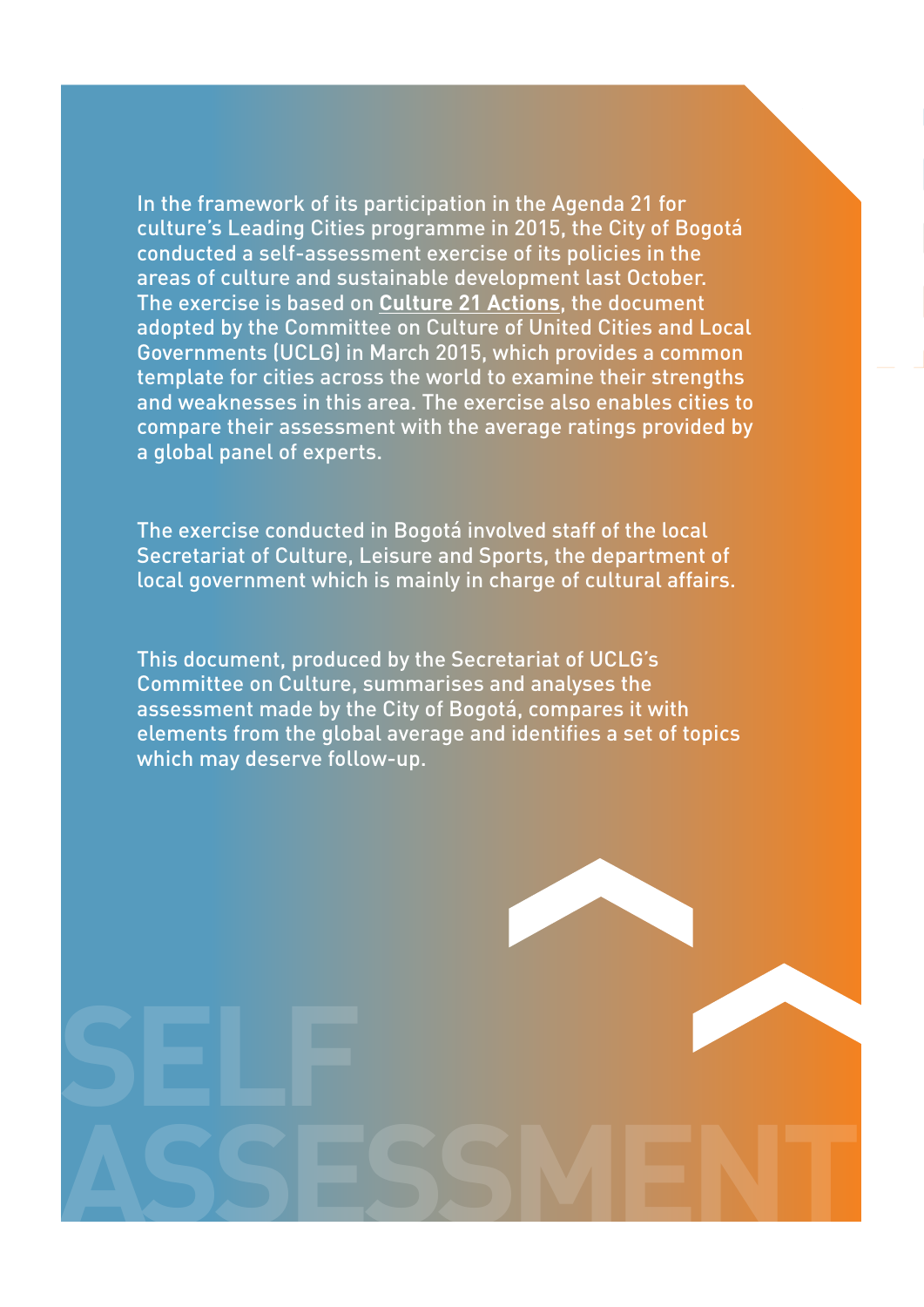**GENERAL OVERVIEW**

The City of Bogotá has achieved high scores in most of the commitments that make up Culture 21 Actions. As shown in Figure 1, this is exemplified by the fact that, whereas in the Global Panel assessment conducted in September 2015 a mark over 50/100 was achieved in one theme only (namely, "Heritage, Diversity and Creativity"), Bogotá ranks above this mark in six out of nine areas. The three commitments where Bogotá has obtained an average below 50 are "Culture and Economy" (32), "Culture, Equality and Social Inclusion" (45) and "Culture and Environment" (45).



#### **Figure 1: Bogotá's Self Assessment and data from the Global Panel 2015**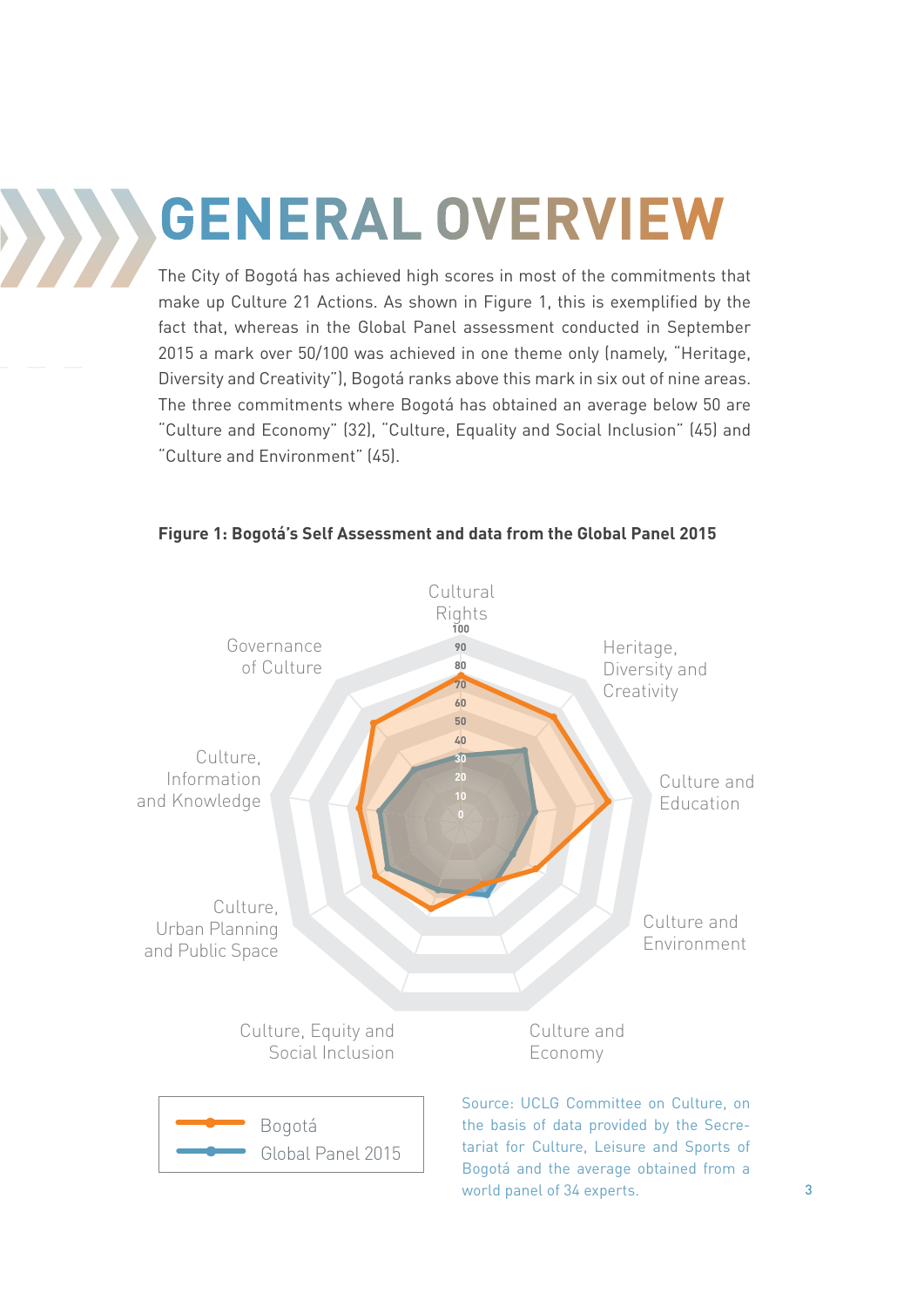As the figure above shows, in most thematic areas Bogotá has obtained high marks and is visibly ahead of the global average. Results in four areas are particularly remarkable: "Cultural Rights" (75, whereas the global average is 35), "Culture and Education" (75, as compared to a global average of 38), "Governance of Culture" (67, visibly above a global mark of 37) and "Heritage, Diversity and Creativity" (72, which also ranks above the global average of 50). In addition, Bogotá is also ahead of the global average in the areas of "Culture, Urban Planning and Public Space", "Culture, Equality and Social Inclusion" and "Culture and Environment".

The sole commitment where Bogotá scores below the global average is "Culture and Economy", which provides a mark of 32/100 in Bogotá as compared to a global average of 38/100.

A detailed analysis of the information provided by Bogotá in its self-assessment exercise, in each of Culture 21 Actions' commitments, is presented hereafter.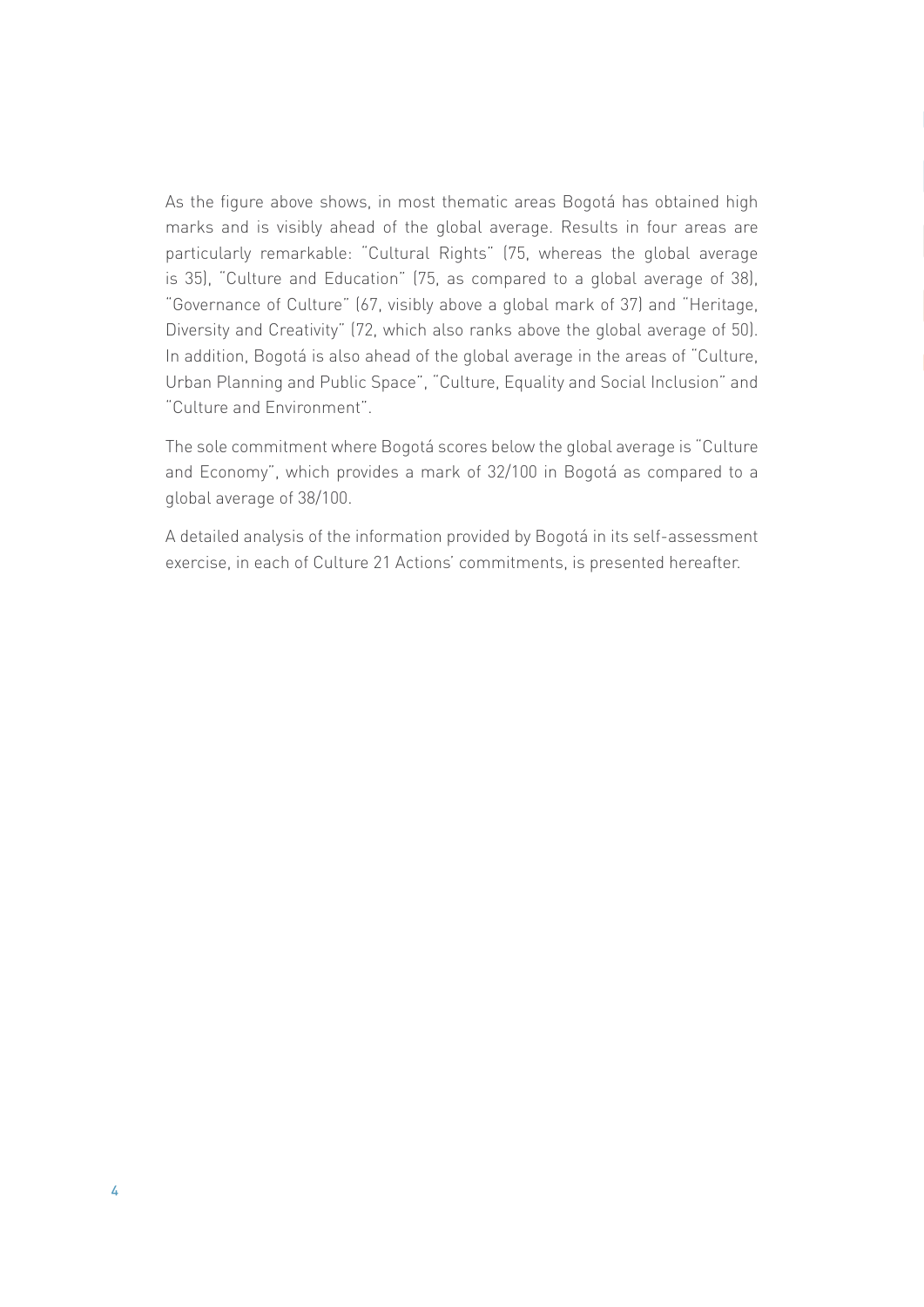## **12 CULTURAL**<br> **12 RIGHTS RIGHTS**

As pointed out above, this is one of the areas in which Bogotá proves particularly strong, as shown by the fact that scores corresponding to an "advanced stage" are obtained in seven out of ten actions examined, with the remaining three actions being self-assessed as in a "developing stage"**<sup>1</sup>** .

Tools contributing to Bogotá's strength in the field of cultural rights include the many strategic and operational documents in the area of cultural policy, as well as the availability of several spaces for participation and debate on policy design and implementation, including the Local Participatory System in Culture, Arts and Heritage and the Local Culture Councils. In addition, initiatives such as the design and implementation of specific policies as regards vulnerable groups, through a rights- and liberties-based approach, may be seen as good practices, which could inspire other cities.

On the other hand, Bogotá has identified the need to make progress in areas such as the setting-up within strategic planning of minimum standards to ensure basic cultural services, the implementation of specific tools to address obstacles to access to culture, the integration of a gender perspective in public cultural policies and the development of an integral, government-wide vision towards vulnerable groups and other priority topics.

**<sup>1</sup>** Culture 21 Actions' Self-Assessment Guide requires cities to provide a score between 1 (where an action has not been implemented or only initial steps have been taken) and 9 (where an action has been fully implemented and is well-developed) for each of 100 actions that make up Culture 21 Actions, and provides a description to enable cities' self-assessment. In each action, a score between 1 and 3 amounts to an "emerging stage"; a score between 4 and 6 to a "developing stage"; and a score between 7 and 9 places cities in an "advanced stage".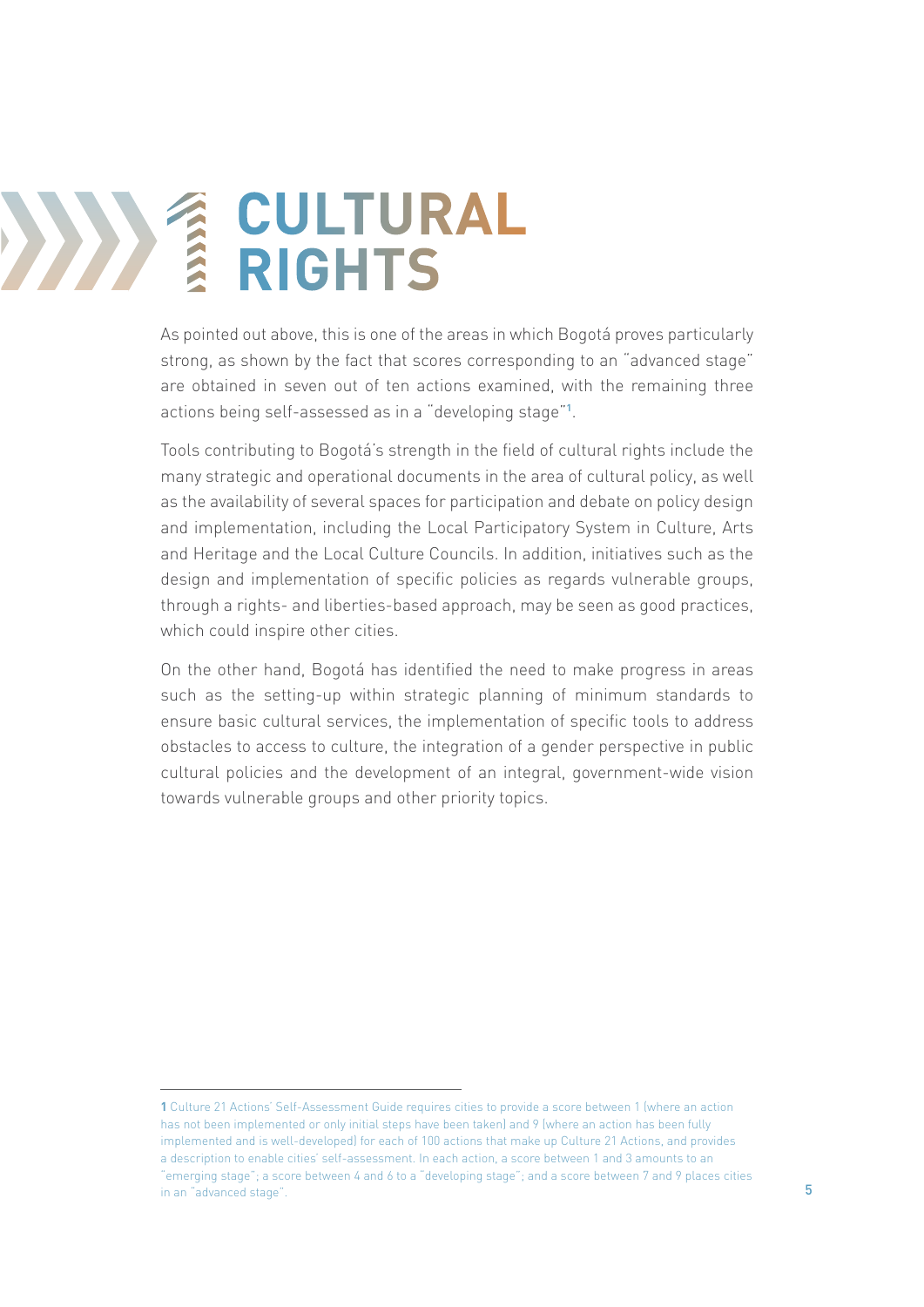#### **2 HERITAGE,<br>
2 DIVERSITY DIVERSITY AND CREATIVITY**

Bogotá also obtains high marks in this commitment, where only three of the actions reviewed place it in a "developing stage", whereas an "advanced stage" applies to most of the items assessed.

Among the main institutions and measures which contribute to Bogotá's strength in this area are the existence of a Secretariat for Culture, Leisure and Sports, which is in charge of the formulation of public cultural policies; the existence of a dedicated culture budget that is in line with international standards; the availability of local cultural facilities across the city; the existence of many events and activities which reflect and promote the diversity of cultural expressions; and the availability of mechanisms and bodies to support the development of the arts and protect cultural heritage, particularly tangible heritage.

On the other hand, further attention may be necessary as regards research and innovation in culture, the protection and promotion of linguistic diversity and the safeguarding and promotion of intangible cultural heritage.

Local government representatives have identified the programme "El Parqueadero", launched by the Fundación Gilberto Alzate Avendaño (a public body), as a possible good practice in this area. This interdisciplinary space for experimentation, project development, documentation and networking in a wide range of contemporary artistic practices operates as a laboratory for training, production, documentation and access to artistic creativity.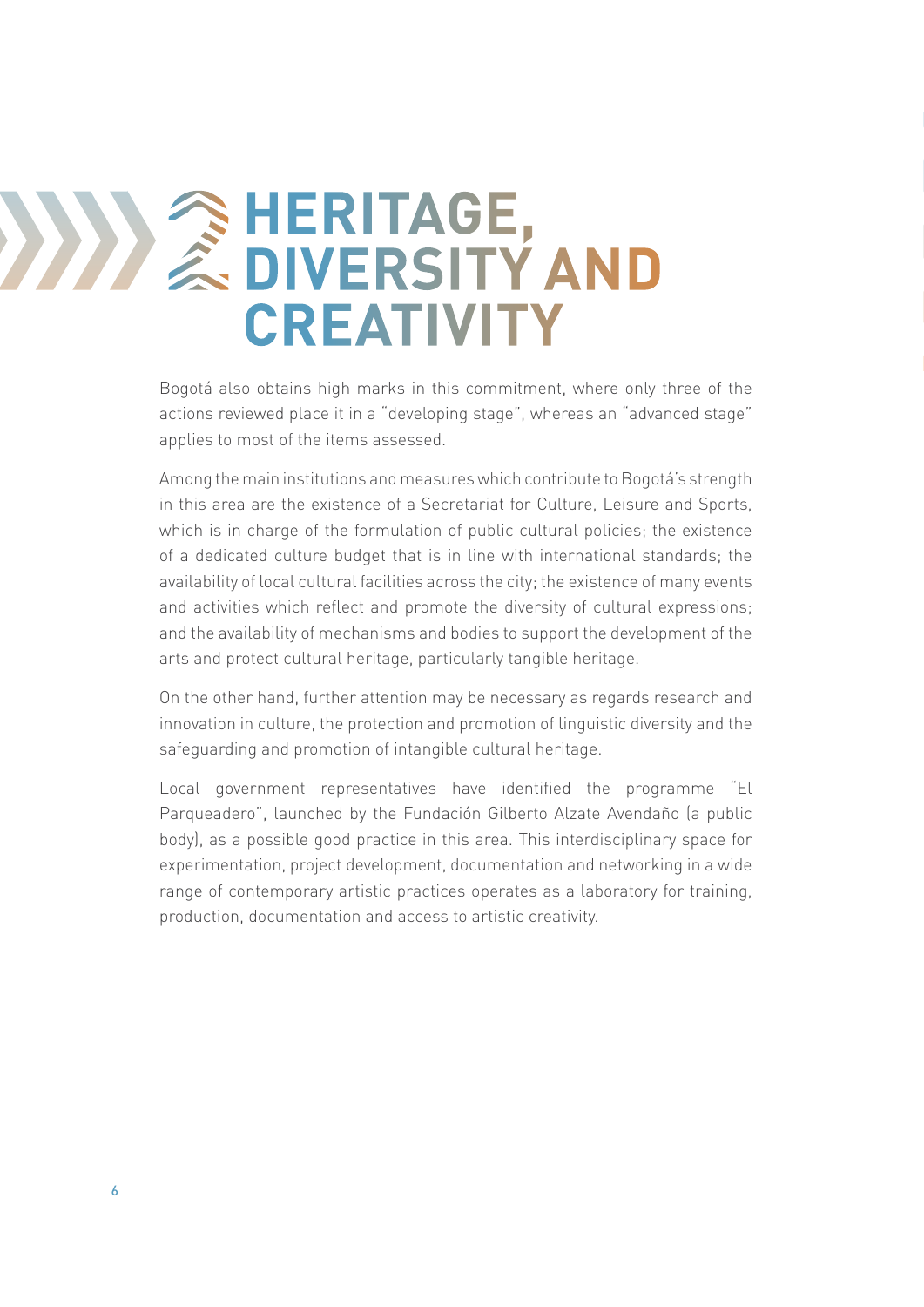## **CULTURE AND EDUCATION**

The overall mark obtained by Bogotá in this area is, again, very high (75/100). However, the accomplishment of individual actions is uneven: whereas eight of ten actions under review are "advanced", the remaining two are either "emerging" or "developing".

More specifically, Bogotá gives itself a low score in the action "Education and training strategies place appropriate value on local cultural resources," further specifying in its report that no training strategies adopting this approach exist. On the other hand, city representatives believe that Bogotá needs further progress as regards the action "Artistic education… is provided in local schools at all levels, and is accessible to people regardless of age and social, economic or cultural backgrounds": whereas a network of venues known as Centros Locales de Artes para la Niñez y la Juventud (CLAN) exists and fulfils this role for children and young people, opportunities for other age groups and across all city neighbourhoods still require further attention.

In any case, Bogotá obtains remarkable scores in most actions in the field of culture and education. Among the activities that should be stressed in this area are the integration of cultural activities in public education centres through the "jornada única" and early childhood programmes, the joint reflection and work among different agents in the areas of education and culture, the provision of educational activities by cultural institutions that receive public support, the existence of mechanisms to enable access to creativity by citizens and the availability of public and private postgraduate courses on cultural management.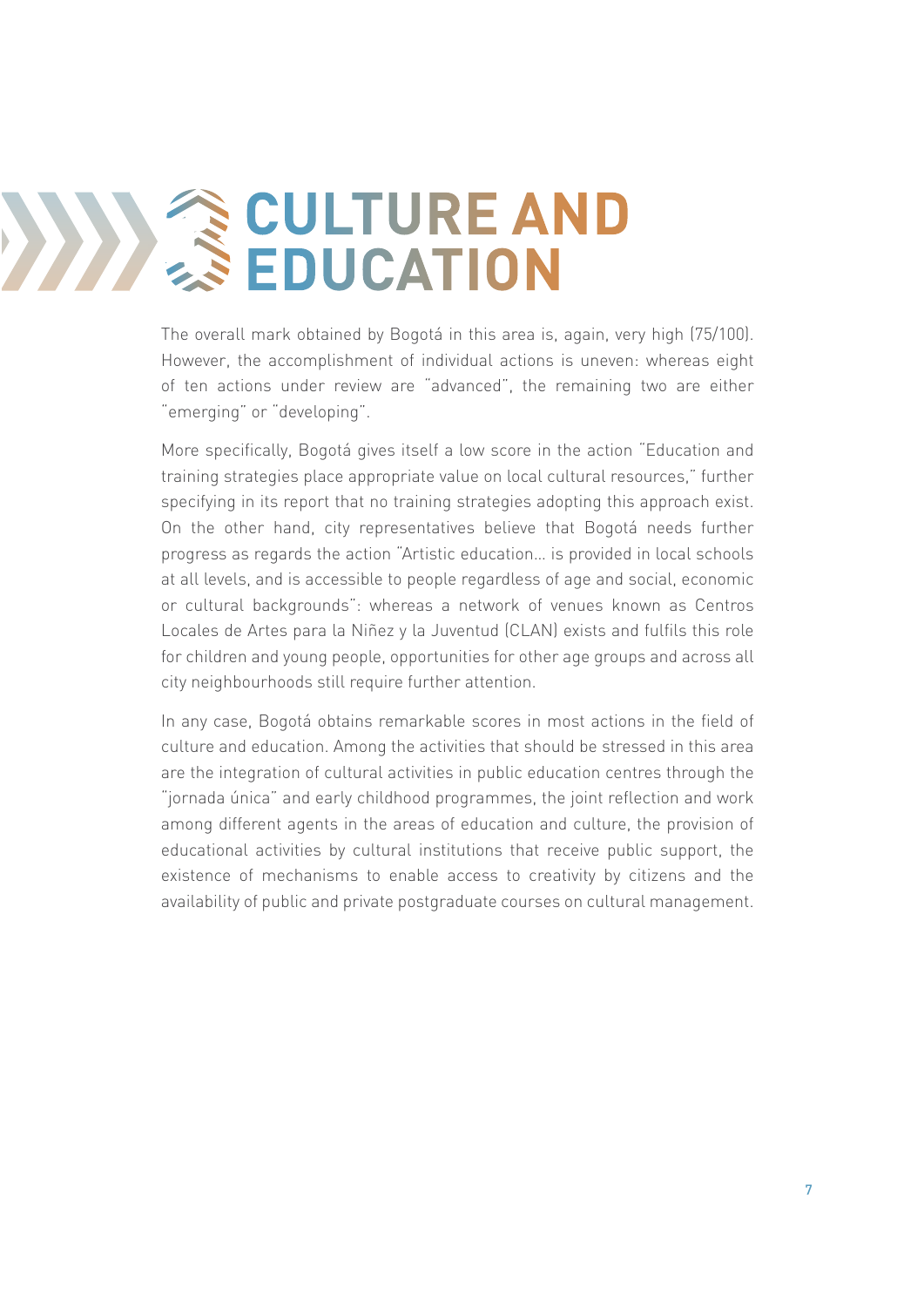## **4 CULTURE AND<br>ENVIRONMENT ENVIRONMENT**

As in the case of the analysis conducted by the Global Panel, the commitment regarding the relation between culture and the environment receives one of the lowest scores in the self-assessment exercise undertaken in Bogotá, although the mark obtained by this city (45/100) remains significantly above the global average (30/100).

Bogotá rates itself as being in a "developing stage" (that is, between 4 and 6 out of a maximum mark of 9) in nine of ten actions under review, and gives itself a mark of 3 (that is, an "emerging stage") in one, namely "There are platforms that link public and private civil society organizations that work in the areas of culture and the environment".

The "developing" nature of most actions results from the existence of some relevant measures which are however not systematically implemented or which should be widened to encompass other issues or groups. For instance, Bogotá has adopted environmental sustainability strategies and has included water as a priority in its Local Development Strategy "Bogotá Humana"; however, cultural factors need further integration in environmental strategies. As regards the main cultural policy documents, only the "Bases de Política Cultural" explicitly recognise the connection with environmental sustainability.

Among the relevant initiatives, the provision of grants to creative communities for the management of risks and adaptation to climate change in priority areas should be highlighted. In several other actions, the need to further the reflection and design of specific activities is identified. Therefore, this area may deserve particular attention by the local government in the coming years.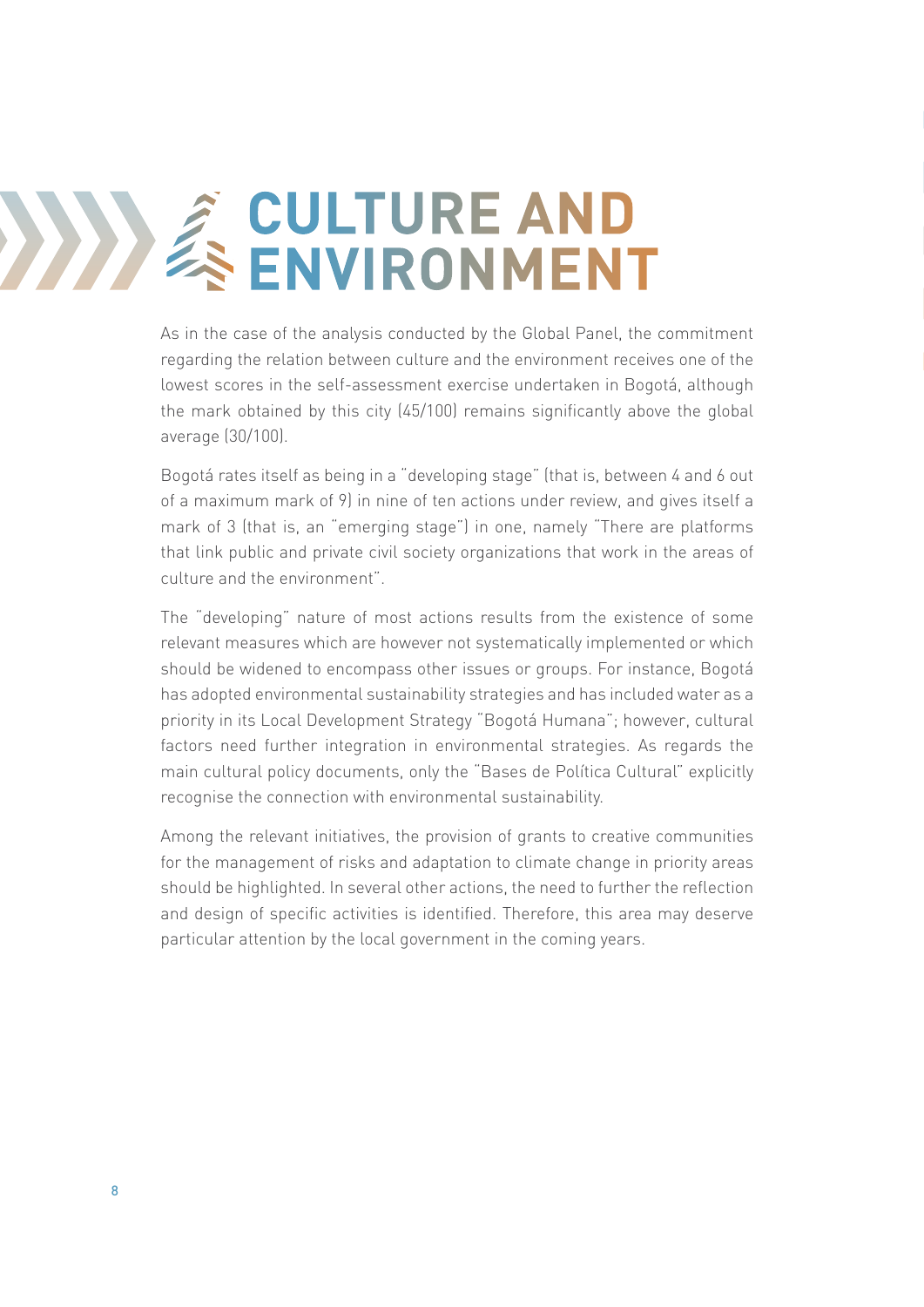## **SCULTURE AND ECONOMY**

As pointed out above, and as already indicated in the internal report produced after the visit to Bogotá as a Pilot City of the Agenda 21 for culture in 2014, the relation between culture and the economy is identified as a weakness in the selfassessment exercise. The score obtained by Bogotá (32/100) places the city below the average provided by the Global Panel in this area (38/100).

Among the twelve actions under review, Bogotá finds itself in an "emerging stage" in six, a "developing stage" in five and an "advanced stage" in one, namely "Local business organizations, such as the Chamber of Commerce, have specific cultural policies and programs". In this respect, respondents suggest that the platform to support the cultural and creative industries designed by the Bogotá Chamber of Commerce may be seen as a good practice and inspire other cities.

On the other hand, needs and weaknesses identified include the lack of development strategies for cultural businesses and for employability in the cultural sector, as well as the lack of measurement tools on the role of culture in local economic development; the difficulties found to effectively implement existing legislation on authors' rights, labour rights and social security for cultural professionals (which mainly relate to national competences); and the scarcity of innovative and public-private financing mechanisms in culture. There are some schemes to support traditional local trades and to develop tourism in Bogotá, but an integrated perspective on the range of public policies and factors which are relevant in these areas is generally missing.

As a conclusion in this chapter, the local government has stated its interest in designing and implementing long-term public strategies, in collaboration with the private sector, academia and the national government, to strengthen business capacities among small and informal cultural agents and organisations, in areas including access to finance, technology use, market analysis and the export of cultural goods and services. Therefore, this may be another area in which Bogotá could further deepen its work in the coming years.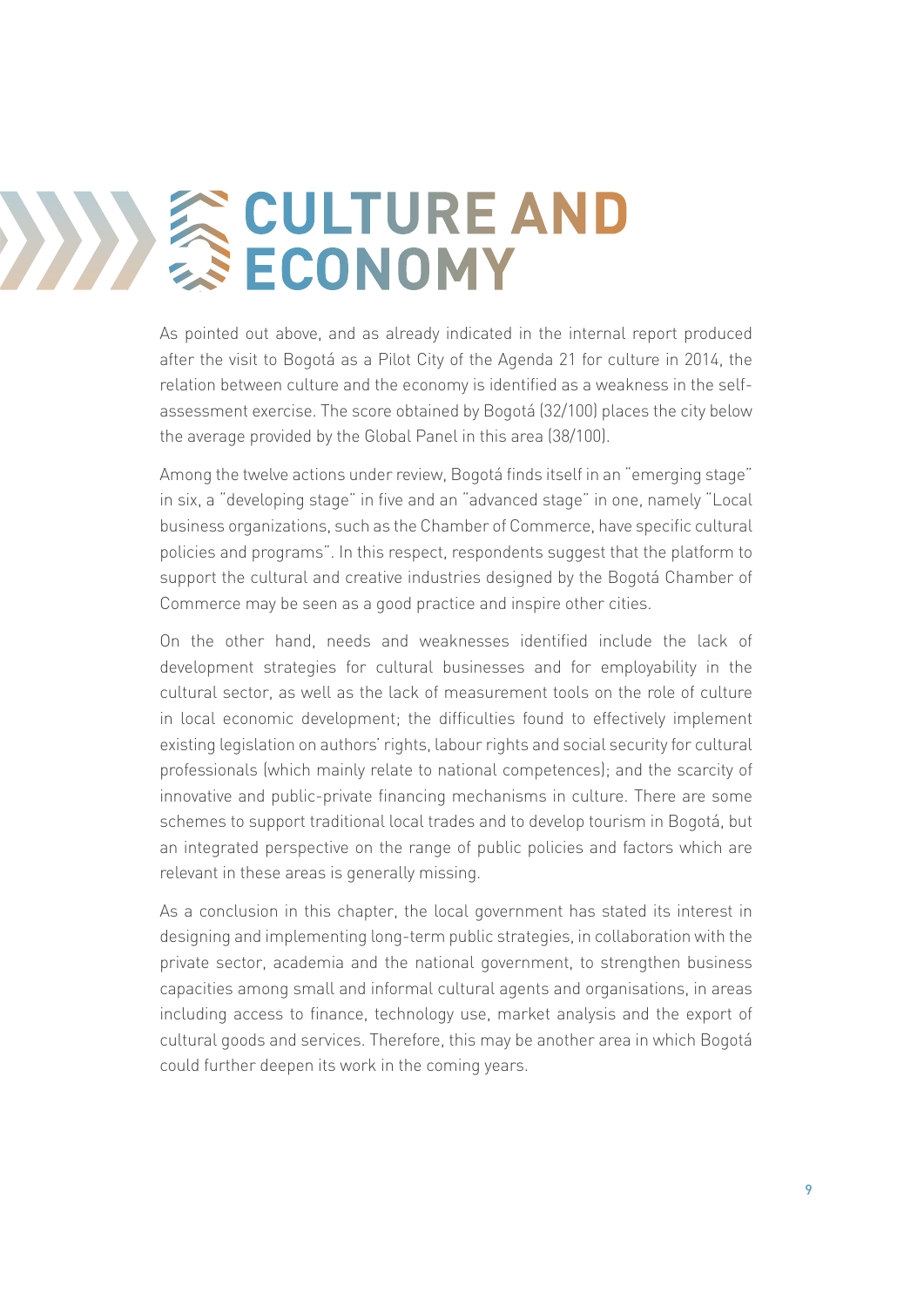#### **EQUITURE, EQUITY**<br> **EXAMP SOCIAL AND SOCIAL INCLUSION**

Bogotá has obtained an intermediate rating in the commitment regarding the relation between culture, equality and social inclusion (45/100). This is however ahead of the global average (35/100). Nevertheless, Bogotá's average in this area results from a rather diverse range of marks: the city has placed itself in an "emerging stage" in three out of twelve actions under analysis, in a "developing stage" in five and in an "advanced stage" in the remaining four actions.

The areas which, according to this analysis, require particular attention include the need to regularly analyse the relationship between personal welfare, health and cultural practices; the recognition of cultural factors in local conflict resolution strategies; and the establishment of programmes to promote inter-generational cooperation.

Actions in which Bogotá gives itself an intermediate mark include the inclusion of culture in local social strategies (some integral strategies exist, but collaboration between public authorities and civil society organisations and citizens should be strengthened); capacity-building of social service professionals as regards cultural factors (although some relevant activities in this area exist); the promotion of women's participation in cultural life; the involvement of cultural institutions receiving public support in programmes aimed at vulnerable groups and disadvantaged areas; and the promotion of cooperation among third sector organisations which bring together work in the areas of culture, equality and social inclusion.

Finally, Bogotá has obtained higher marks in areas including the identification of vulnerable or disadvantaged individuals and groups as regards their access to and participation in culture; the availability of a legal framework and the adoption of measures to foster access to culture for people with disabilities; the existence of a programme of "Youth Citizenship" which fosters cultural innovation among young people; and the existence of civil society organisations that carry out awareness-raising and affirmative campaigns and actions with regard to cultural diversity, intercultural dialogue and antiracism (particularly concerning Afro-Colombian and indigenous communities). City representatives have suggested that the "Youth Citizenship" programme may be seen as a good practice and inspire other cities.

Overall, this commitment includes some aspects which could require particular attention by the City of Bogotá, alongside other areas in which Bogotá's experience could provide inspiration to other cities.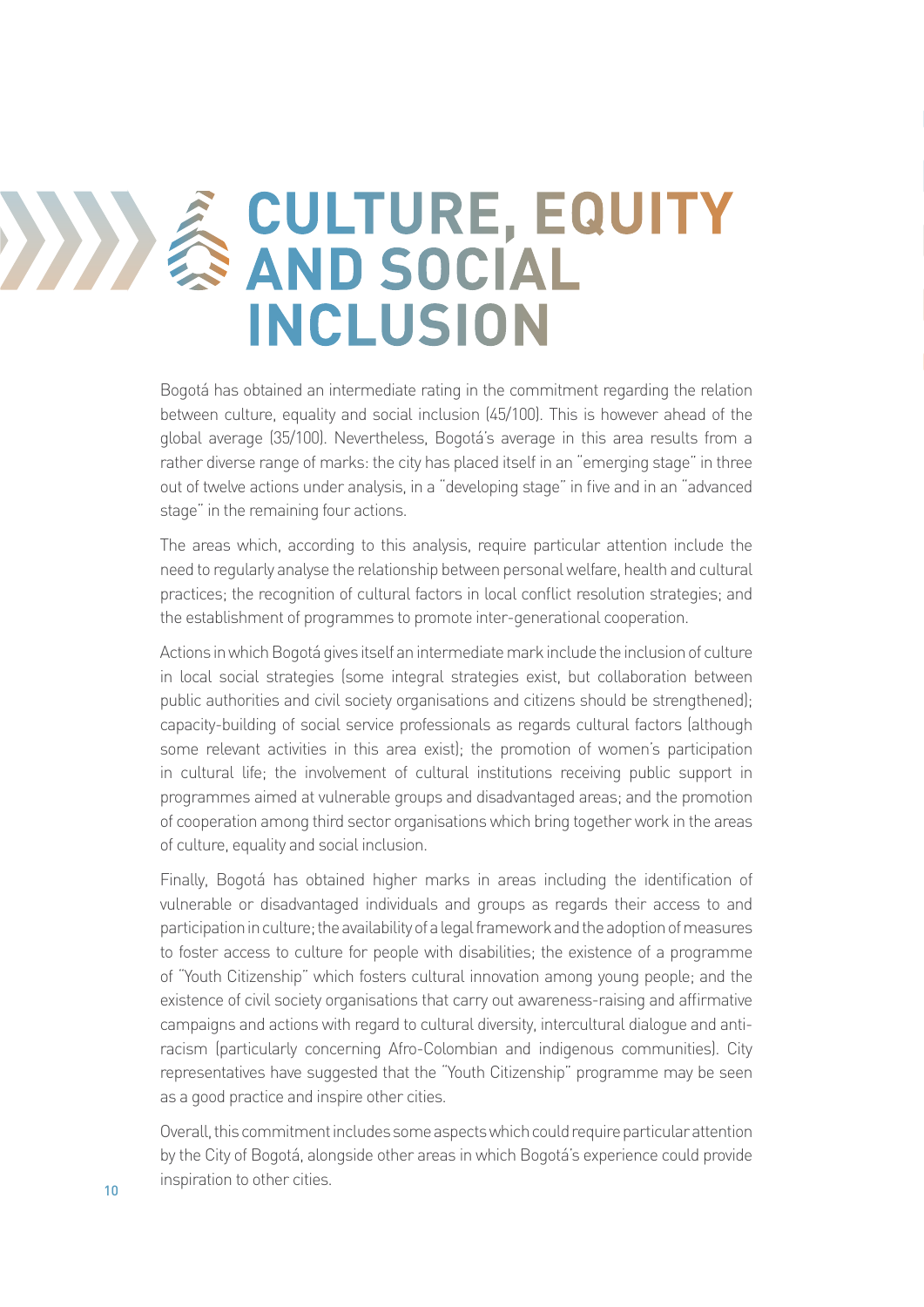### *TE CULTURE, URBAN*<br> *FILANNING AND* **PLANNING AND PUBLIC SPACE**

As in the previous section, Bogotá has obtained an intermediate rating with regard to the relation between culture, urban planning and public space (50/100), whilst being above the global average (44/100). Bogotá's average results from a diverse set of marks among the twelve actions that make up this commitment, among which actions in a "developing stage" prevail (seven out of twelve actions under review).

Local government officials have identified weaknesses particularly as regards the coordination between cultural policies and those in the area of urban transport and mobility, as well as with regard to the use of traditional techniques and cultural criteria in architectural guidelines for the renovation of existing buildings and the planning of new ones.

In many other areas, relevant measures exist but fail to have a structural or integral nature: e.g. measures to assess the cultural impact of urban planning policies have been adopted, but a methodology to regularly evaluate their cultural impact does not exist; there is a partial inventory of cultural heritage, but no mechanisms or strategies for its regular updating; and the notion of "cultural landscape" has been considered in some contexts, including projects by the Local Cultural Heritage Institute and the Museum of Bogotá, but this does not amount to a city-wide approach.

Aspects in which the city is particularly strong, according to the analysis conducted, include the use of public space as a resource for cultural interaction and participation (e.g. through the "Cultural Corridors" programme implemented in 12 neighbourhoods); the inclusion of culture in the City Centre Regeneration Plan; and the availability of a Masterplan on Cultural Facilities (PLAMEC).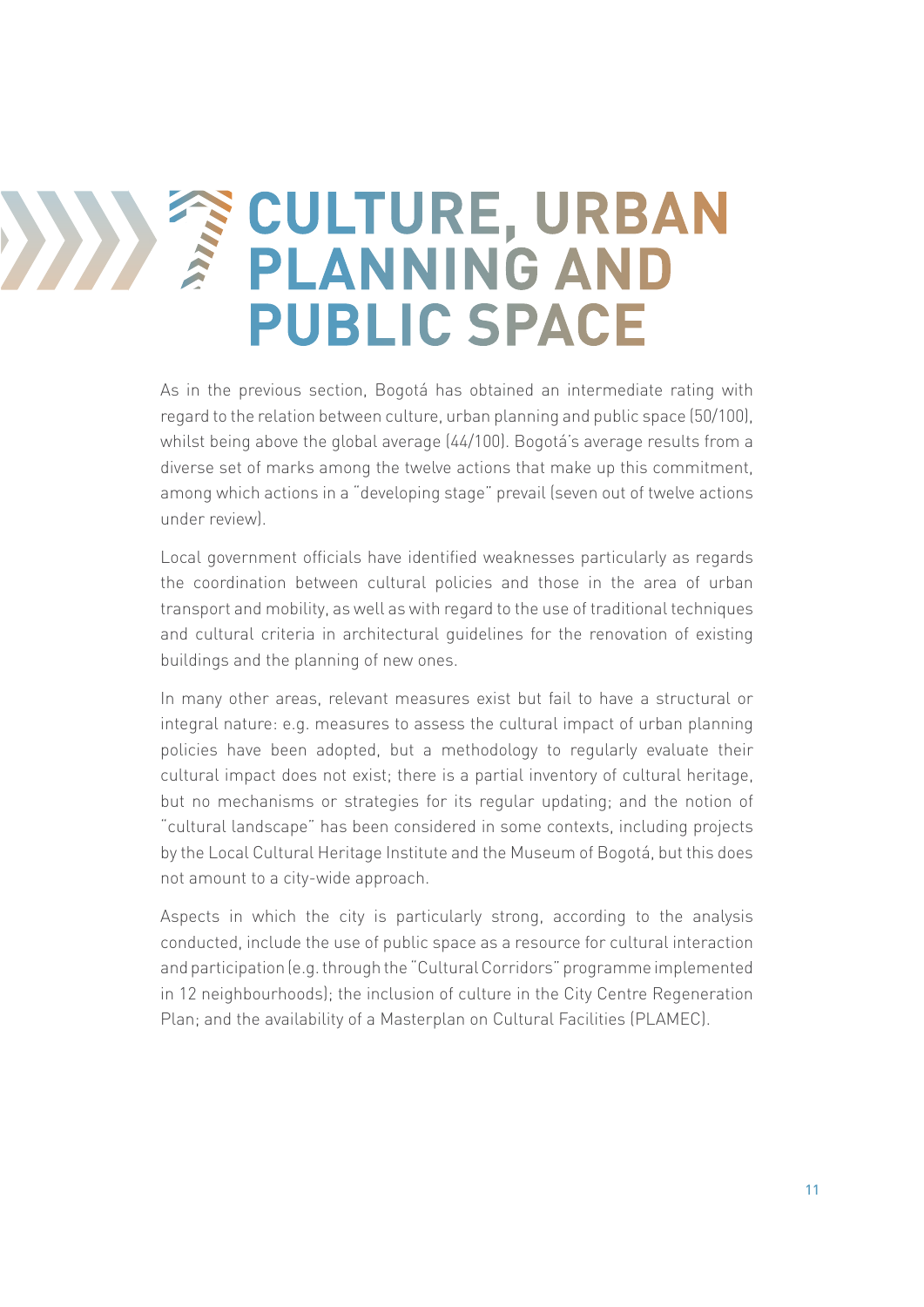### **EQUETURE,<br>
INFORMAT INFORMATION AND KNOWLEDGE**

The rating obtained through Bogotá's self-assessment in this area places the city significantly ahead of the global average (52/100, as compared to 43/100). In general terms, Bogotá is in a "developing stage" in this area but shows a number of "advanced" actions as well.

Among the main strengths identified is the existence of a national and local legal framework to ensure transparent access to information, and measures towards e-government and petition rights; and the availability of public (e.g. the Observatorio de Culturas) and independent mechanisms to monitor, research and analyse cultural developments. Local government officials suggest that initiatives such as the transformation of Canal Capital into a public TV channel focused on the promotion of human rights and culture of peace, as well as citizenship development, could be seen as a good practice.

As noted above, in most actions included in this commitment positive steps have been taken but these do not amount to an advanced stage. For instance, legislation as regards fundamental freedoms (expression, opinion, information, etc.) exists but still needs to be effectively enforced for everyone; the relationship between grassroots cultural processes and social innovation is analysed but needs to be deepened and systematically integrated; and measures to allow cultural agents to participate in international cooperation networks are available occasionally but a comprehensive policy is still due to be designed.

The weakest element in this area concerns debates connecting culture, information and knowledge: although some academic events exist, a shared understanding on the value of culture as a common good and further consistency between existing discourses and actual practices are still missing.

Bogotá suggests that particular attention should be paid in the near future to the adaptation of budgetary allocations, so as to ensure their being in line with the strategic importance of information, communication and knowledge processes, as well as the coordination and strengthening of cultural measurement, monitoring and evaluation systems.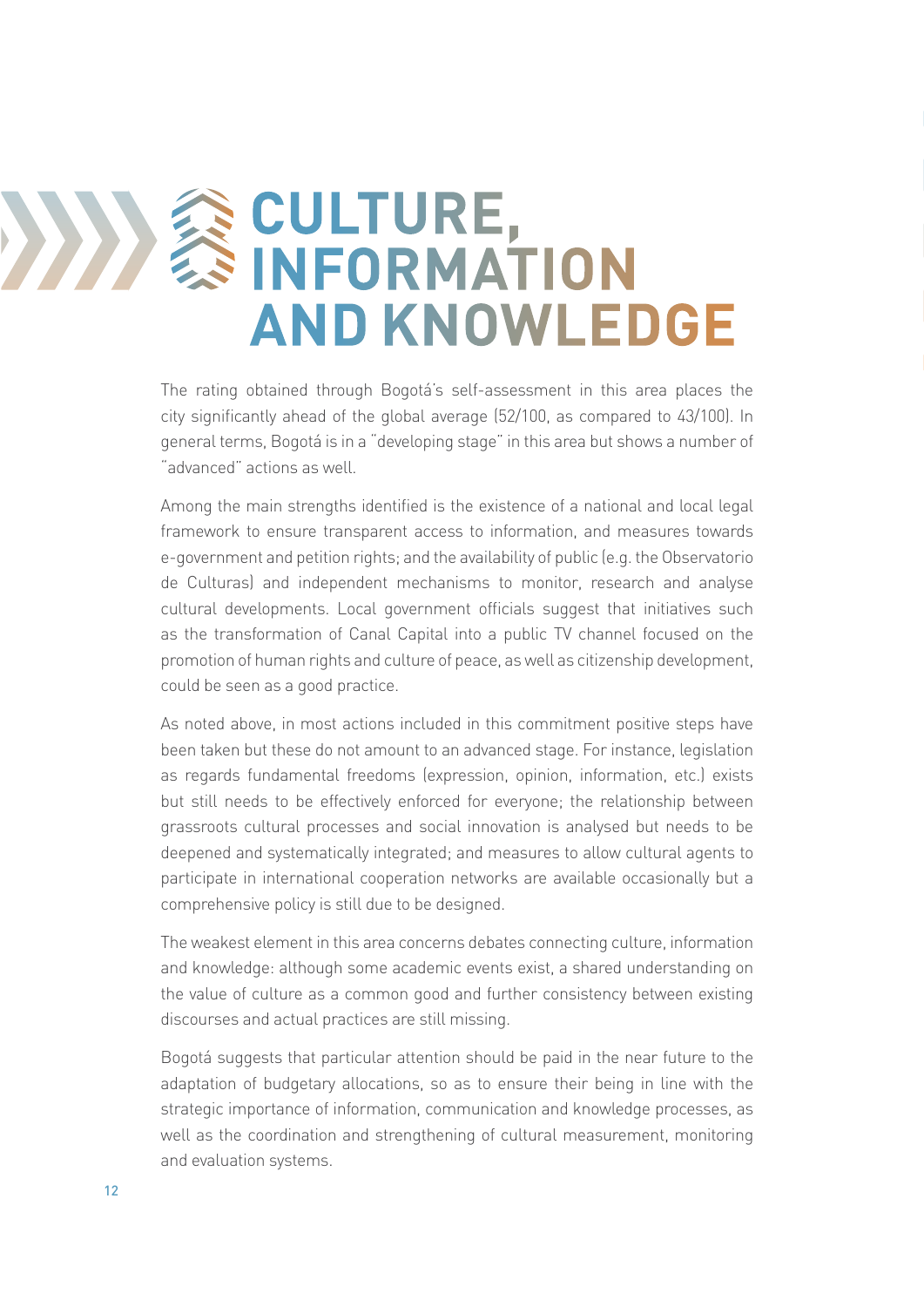## **GOVERNANCE OF CULTURE**

Bogotá has obtained one of its highest ratings in this area (67/100), which places the city well beyond the global average (37/100). This is in line with Bogotá's work in the field of cultural rights and its transfer to cultural policy decision-making, implementation and evaluation mechanisms and procedures. The eleven actions included in this commitment are all rated as being in a "developing" or "advanced" stage. In all but two of the actions, Bogotá has obtained a mark equal to or above 6.

The main strengths identified in this area include the availability of documents which connect the Agenda 21 for culture with local cultural policies (e.g. the Decennial Culture Plan 2012-2021); citizen participation in cultural planning through the Local Participatory System in Culture, Arts and Heritage; and transparency and accountability of cultural institutions and organisations in receipt of public funding.

There are also some relevant measures, which could however be improved, as regards collaboration between national and local authorities, support for the strengthening of civil society organisations in the cultural field and the continuity of citizen involvement in planning processes.

Bogotá's experience in the field of the governance of culture could, again, deserve its consideration as a good practice and become part of knowledge-transfer activities and learning methodologies benefitting other interested cities.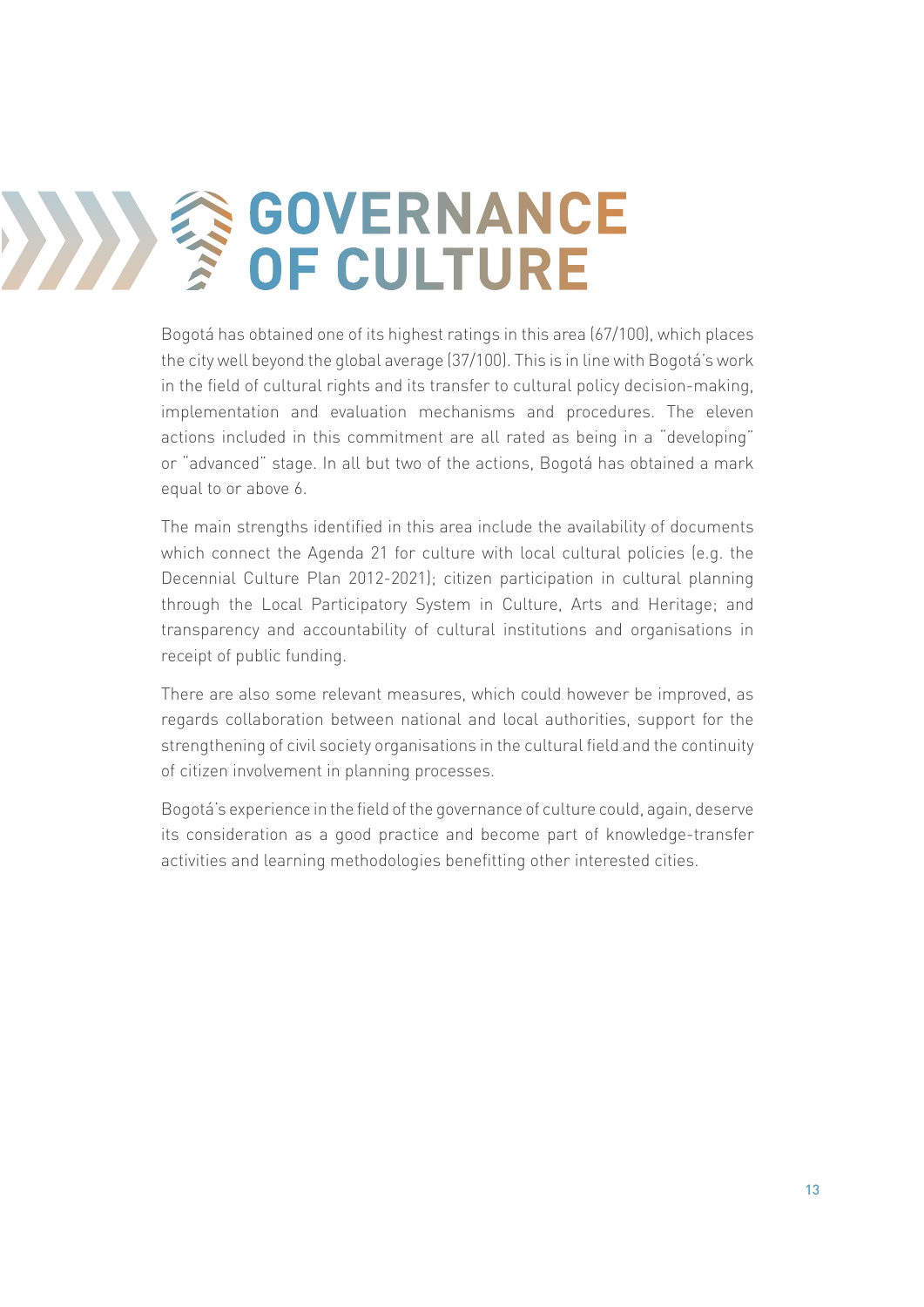## **CONCLUSIONS**

On the basis of this observation, the following conclusions can be presented:



Bogotá has significant experience in the design and implementation of cultural policies committed to sustainable development, which place it generally above the average of global assessments.



**W** Particularly relevant and potentially transferable initiatives are identified in areas including cultural rights, the governance of culture, the relation between culture and education, the relation between culture, equality and social inclusion and the relation between culture, urban planning and public space.



Among the issues which could deserve particular attention in the near future and in which Bogotá could take advantage of examples from other cities are the relation between culture and the economy, as well as some aspects of the relation between culture, equality and social inclusion.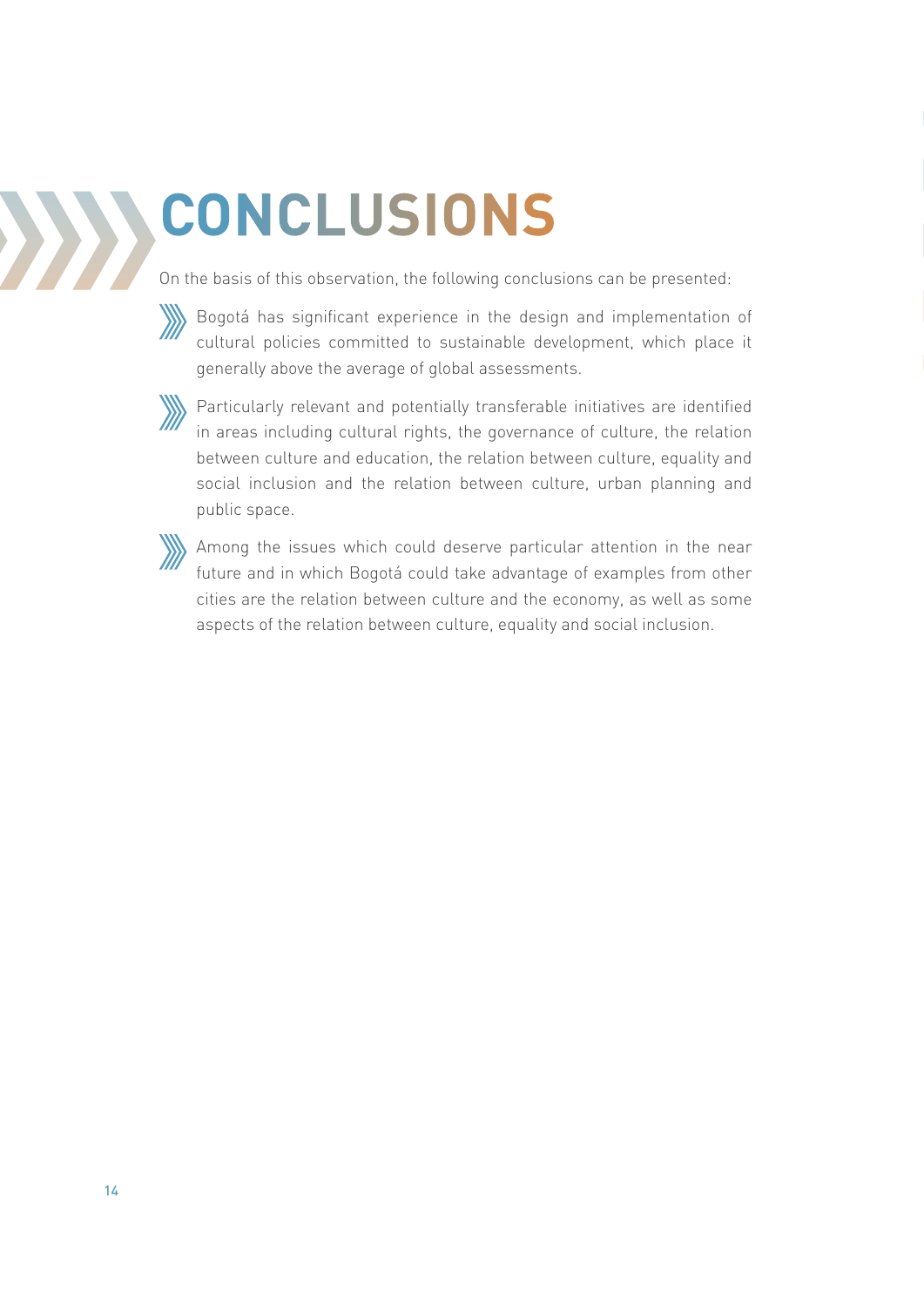# **CONTACTS**

For additional information about this exercise, please contact:



**Bogotá – Secretaría Distrital de Cultura, Recreación y Deporte (Secretariat for Culture, Leisure and Sports)**

Carlos García Subdirector de Análisis Sectorial, Poblacional y Local Email: carlos.garcia@scrd.gov.co



**United Cities and Local Governments (UCLG) - Committee on Culture** Email: info@agenda21culture.net Web: www.agenda21culture.net